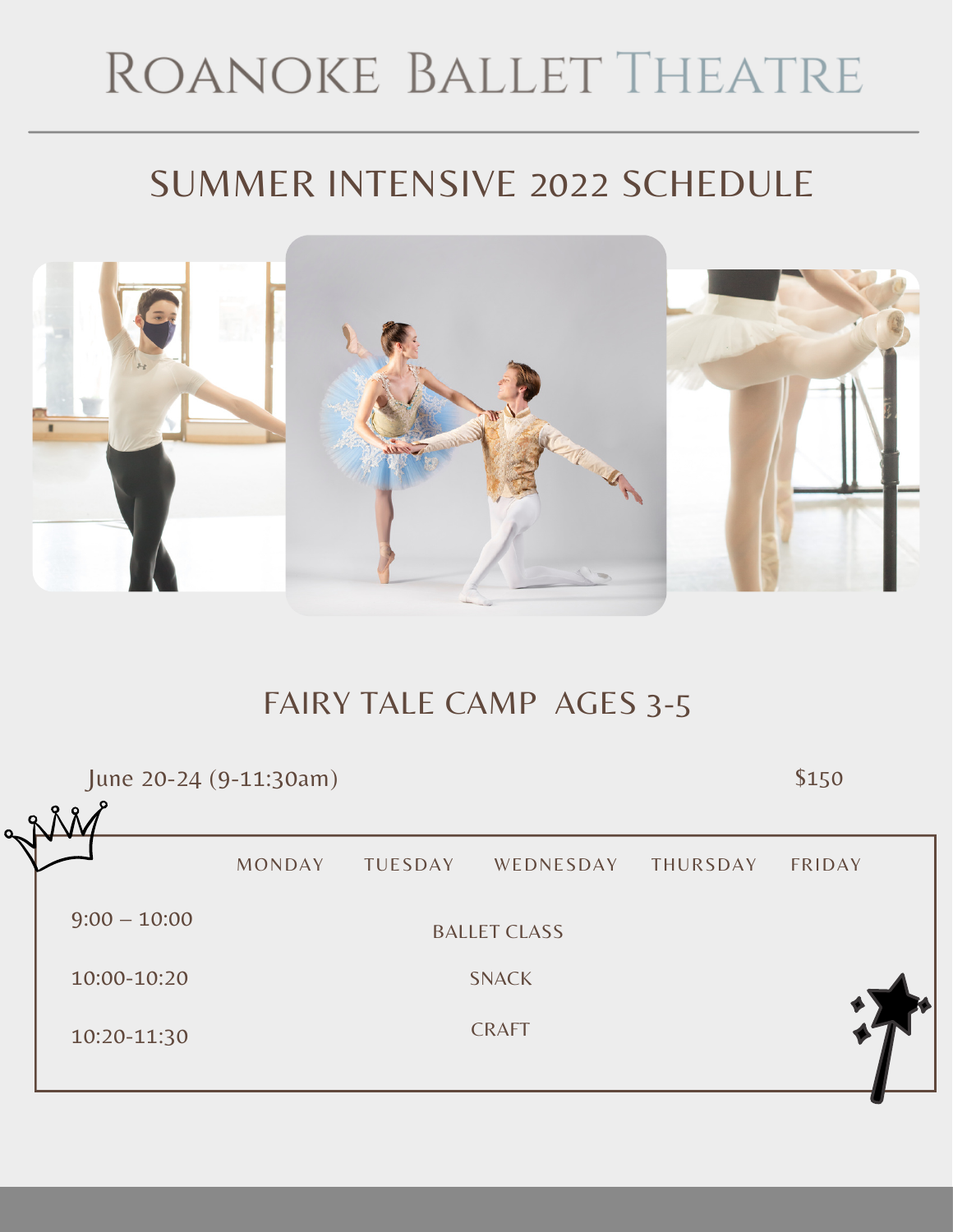BALLET CAMP AGES 6-9

 $June 20-24 (9-1pm)$  \$200



### JUNIOR INTENSIVE AGES 10-13 (CYB 3/4)

June 27 - July 15th (9:30-2:30pm) 3 Week Program- \$850

|                 | <b>MONDAY</b>                     | <b>TUESDAY</b>                              | WEDNESDAY                         | <b>THURSDAY</b>                             | FRIDAY                                |
|-----------------|-----------------------------------|---------------------------------------------|-----------------------------------|---------------------------------------------|---------------------------------------|
| $9:30 - 11:00$  | <b>BALLET</b><br><b>TECHNIQUE</b> | <b>BALLET</b><br><b>TECHNIQUE</b>           | <b>BALLET</b><br><b>TECHNIQUE</b> | <b>BALLET</b><br><b>TECHNIQUE</b>           | <b>BALLET</b><br><b>TECHNIQUE</b>     |
| $11:15 - 12:15$ | <b>POINTE</b><br>PREP/POINTE      | <b>MODERN</b>                               | <b>POINTE</b><br>PREP/POINTE      | <b>MODERN</b>                               | <b>POINTE</b><br>PREP/POINTE          |
| $12:00 - 12:45$ |                                   |                                             | <b>LUNCH</b>                      |                                             |                                       |
| $12:45 - 1:45$  | CHOREOGRAPHY                      | <b>STRETCH &amp;</b><br><b>CONDITIONING</b> | CHOREOGRAPHY                      | <b>ARTS &amp; CRAFTS</b>                    | SHOWCASE                              |
| $1:45 - 2:30$   | $\textsf{AZZ}$                    |                                             | <b>LATIN DANCE</b>                | <b>STRETCH &amp;</b><br><b>CONDITIONING</b> | <b>ARTS / CRAFT</b><br>(30 MIN. ONLY) |
|                 |                                   |                                             |                                   |                                             |                                       |